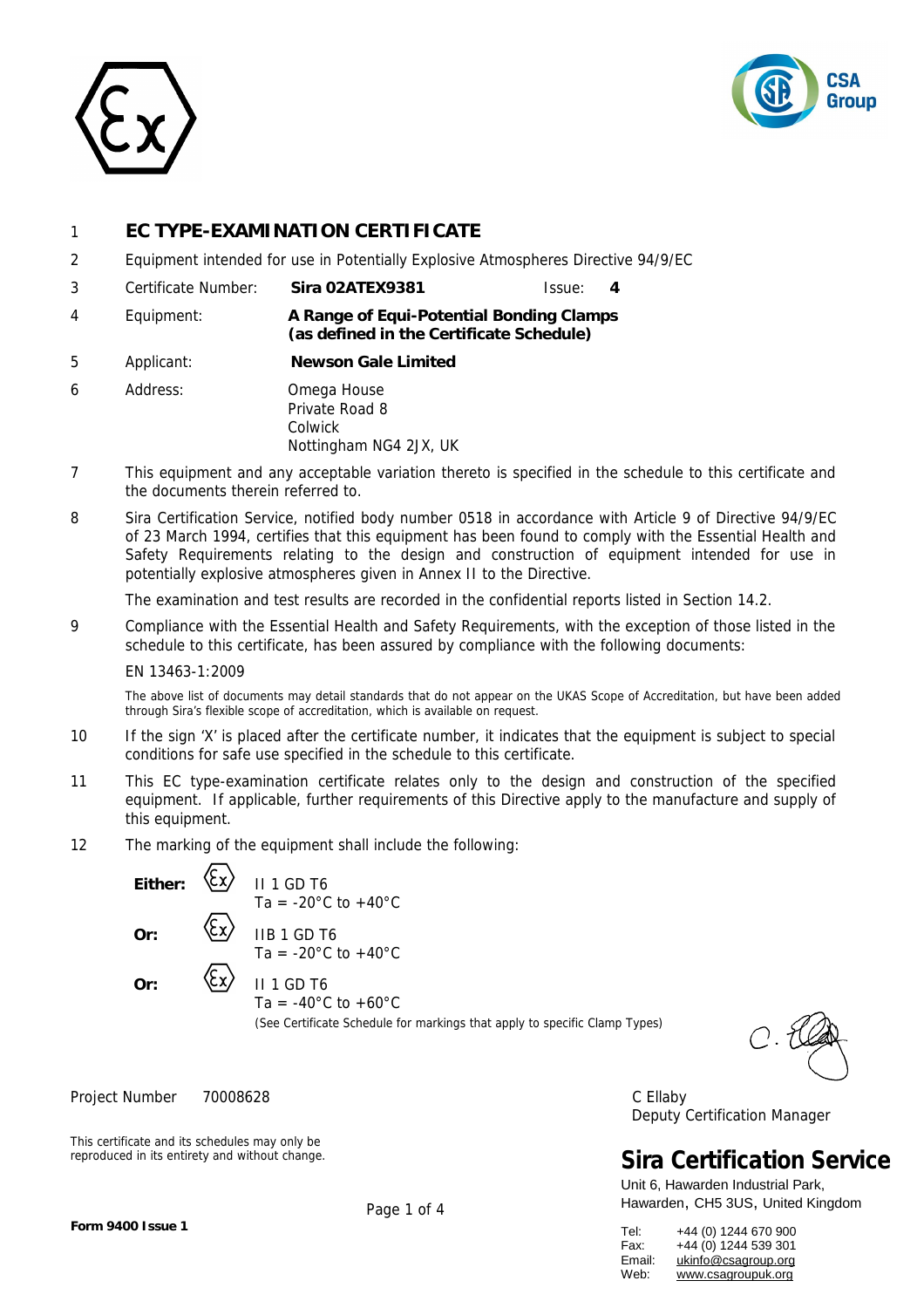



## **SCHEDULE**

## **EC TYPE-EXAMINATION CERTIFICATE** *Sira 02ATEX9381*

**Issue 4**

### 13 **DESCRIPTION OF EQUIPMENT**

All of the devices are spring-actuated, equi-potential bonding clamps that are intended to prevent the build up of unwanted static electricity on conductive surfaces; they are constructed as detailed below:

| <b>Description</b>                             | <b>Type</b>    | Construction                                                                                                                                                                                              | <b>Marking</b>                                                                                                    |
|------------------------------------------------|----------------|-----------------------------------------------------------------------------------------------------------------------------------------------------------------------------------------------------------|-------------------------------------------------------------------------------------------------------------------|
| <b>Stainless Steel</b><br><b>Heavy Duty</b>    | VESX90         | Stainless steel clamp bodies with brass contact holder and contacts.<br>Contact pressure is maintained by a stainless steel spring. *                                                                     | $\langle \overline{\mathfrak{c}} \mathfrak{x} \rangle$ II 1 GD T6<br>Ta = $-20^{\circ}$ C to $+40^{\circ}$ C      |
| <b>Grounding Clamp</b>                         |                | Stainless steel clamp body with tungsten carbide contacts. Contact<br>pressure is maintained by a stainless steel spring.                                                                                 | $\langle \overline{\mathbb{E}} \times \mathbb{E} \rangle$ II 1 GD T6<br>Ta = -40 $^{\circ}$ C to +60 $^{\circ}$ C |
|                                                | VESX90-IP      | Stainless clamp body with tungsten carbide contacts. Contact pressure<br>is maintained by a stainless steel spring.                                                                                       | $\circledS$ II 1 GD T6<br>Ta = $-40^{\circ}$ C to $+60^{\circ}$ C                                                 |
|                                                | VESX90S        | Stainless clamp body with stainless steel contacts. Contact pressure is<br>maintained by a stainless steel spring.                                                                                        | $\langle x \rangle$ II 1 GD T6<br>Ta = $-40^{\circ}$ C to $+60^{\circ}$ C                                         |
|                                                | IPX90RT        | Stainless clamp body with stainless steel contacts. Contact pressure is<br>maintained by a stainless steel spring.                                                                                        | $\langle x \rangle$ II 1 GD T6<br>Ta = $-40^{\circ}$ C to $+60^{\circ}$ C                                         |
| Reb Grounding<br>Clamp                         | VESX41         | Hard anodised aluminium clamp bodies with stainless steel contacts.<br>Contact pressure is maintained by a zinc passivated steel spring.                                                                  | $\langle x \rangle$ II 1 GD T6<br>Ta = $-20^{\circ}$ C to $+40^{\circ}$ C                                         |
| <b>Tanker Grounding</b><br>Clamp               | VESC09         | Stainless steel clamp bodies with brass bushes and tungsten carbide<br>contacts. Contact pressure is maintained by a stainless steel spring.                                                              | $\langle x \rangle$ II 1 GD T6<br>Ta = $-20^{\circ}$ C to $+40^{\circ}$ C                                         |
| Raco Clamp                                     | VESX05/M       | Brass clamp bodies with plastic handles and brass contacts. Contact<br>pressure is maintained by a zinc plated steel spring.                                                                              | $\langle x \rangle$ IIB 1 GD T6<br>Ta = -20 $^{\circ}$ C to +40 $^{\circ}$ C                                      |
| PIRANHA Clamp                                  | <b>VESX225</b> | Mild steel clamp bodies with stainless steel contacts. Contact pressure<br>is maintained by a stainless steel spring. *                                                                                   | $\langle x \rangle$ II 1 GD T6<br>Ta = $-20^{\circ}$ C to $+40^{\circ}$ C                                         |
|                                                |                | Stainless steel clamp body with stainless steel contacts. Contact<br>pressure is maintained by a stainless steel spring.                                                                                  | $\langle x \rangle$ II 1 GD T6<br>Ta = $-40^{\circ}$ C to $+60^{\circ}$ C                                         |
| Cling-on Clamp                                 | VESX04         | Mild steel clamp bodies with brass contact holders and tungsten<br>carbide contacts with a brass "V" section. Contact pressure is<br>maintained by a galvanised zinc plated steel spring.                 | $\langle x \rangle$ II 1 GD T6<br>Ta = $-20^{\circ}$ C to $+40^{\circ}$ C                                         |
| Earthling Clamp                                | VESX02/05      | Mild steel clamp bodies with brass contact holders and stainless steel<br>contacts with a brass "U" section. Contact pressure is maintained by a<br>stainless steel spring or a zinc plated steel spring. | $\overline{\mathbb{E}}$ ll 1 GD T6<br>Ta = -20 $^{\circ}$ C to +40 $^{\circ}$ C                                   |
| <b>Stainless Steel</b><br>Earthing Clamp       | VESX45         | Stainless steel clamp bodies with stainless steel contact holders and<br>tungsten carbide contacts. Contact pressure is maintained by a<br>stainless steel spring. *                                      | $\overline{\mathbb{C}}$ ll 1 GD T6<br>Ta = -20 $^{\circ}$ C to +40 $^{\circ}$ C                                   |
|                                                |                | Stainless steel clamp body with tungsten carbide contacts. Contact<br>pressure is maintained by a stainless steel spring.                                                                                 | $\overline{\mathbb{E}}$ ll 1 GD T6<br>Ta = $-40^{\circ}$ C to $+60^{\circ}$ C                                     |
|                                                | VESX45-IP      | Stainless clamp body with tungsten carbide contacts. Contact pressure<br>is maintained by a stainless steel spring.                                                                                       | $\langle \overline{\mathbb{E}} \mathbb{E} \rangle$ II 1 GD T6<br>Ta = $-40^{\circ}$ C to $+60^{\circ}$ C          |
|                                                | VESX45F        | Stainless clamp body with stainless steel contact. Contact pressure is<br>maintained by a stainless steel spring.                                                                                         | $\langle \overline{\mathbb{E}} \rangle$ II 1 GD T6<br>Ta = -40 $^{\circ}$ C to +60 $^{\circ}$ C                   |
|                                                | VESX45FE       | Stainless clamp body with stainless steel contacts. Contact pressure is<br>maintained by a stainless steel spring                                                                                         | $\langle x \rangle$ II 1 GD T6<br>Ta = $-40^{\circ}$ C to $+60^{\circ}$ C                                         |
|                                                | IPX45RT        | Stainless clamp body with stainless steel contacts. Contact pressure is<br>maintained by a stainless steel spring.                                                                                        | $\langle x \rangle$ II 1 GD T6<br>  10° <sub>00≠ 10°C</sub> to +60°C<br>Sira Certification Service                |
| This certificate and its schedules may only be |                |                                                                                                                                                                                                           |                                                                                                                   |

reproduced in its entirety and without change.

| Tel:   | +44 (0) 1244 670 900 |
|--------|----------------------|
| Fax:   | +44 (0) 1244 539 301 |
| Email: | ukinfo@csagroup.org  |
| Web:   | www.csagroupuk.org   |
|        |                      |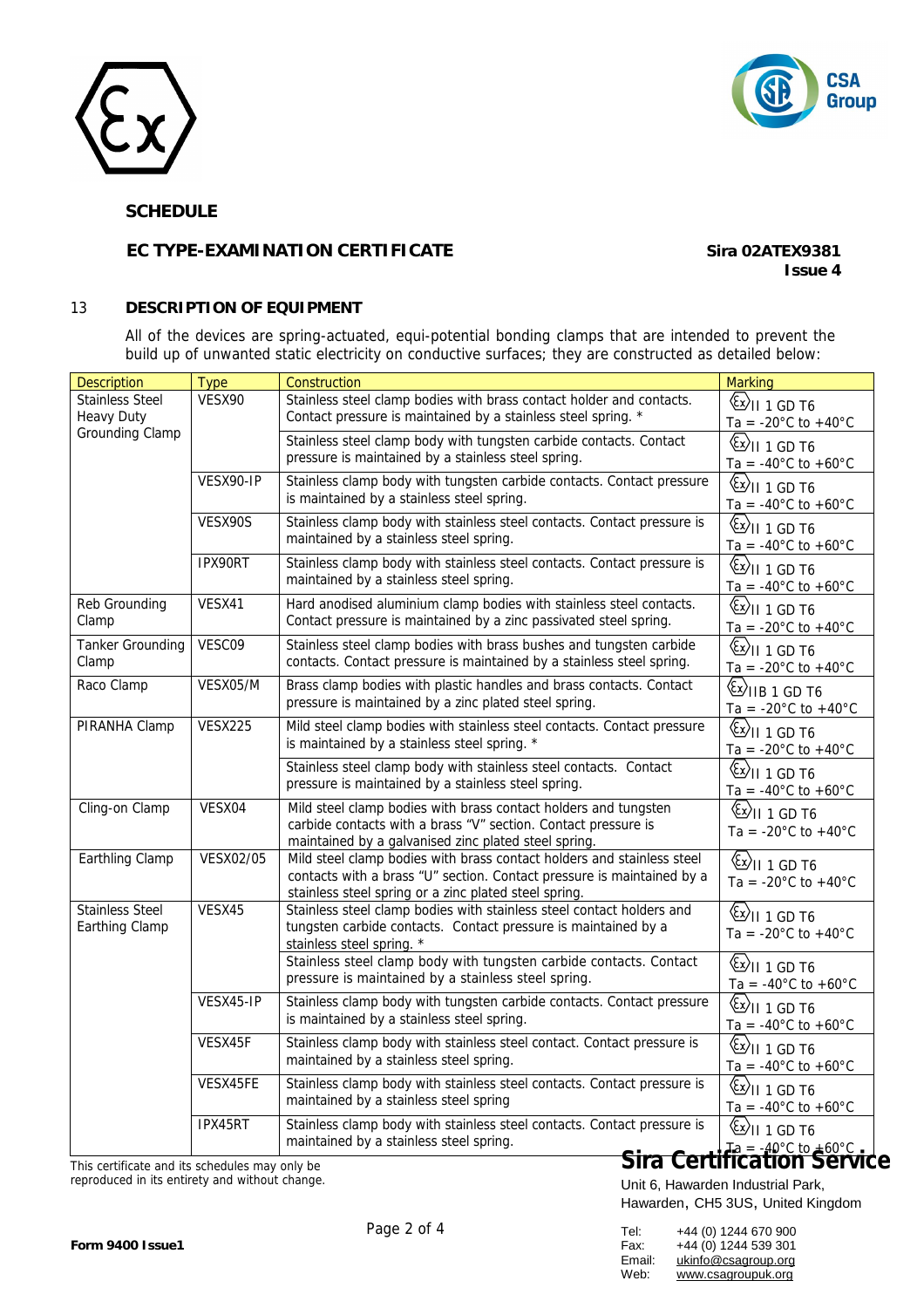



## **SCHEDULE**

## **EC TYPE-EXAMINATION CERTIFICATE** *Sira 02ATEX9381*

# **Issue 4**

| <b>Description</b> | ype     | Construction                                                                                                       | <b>Marking</b>                                                                                                             |
|--------------------|---------|--------------------------------------------------------------------------------------------------------------------|----------------------------------------------------------------------------------------------------------------------------|
|                    | VESX45S | Stainless clamp body with stainless steel contacts. Contact pressure is<br>maintained by a stainless steel spring. | $\frac{\left\langle \xi x \right\rangle}{\left\vert x \right\rangle}$ 1 GD T6<br>Ta = -40 $^{\circ}$ C to +60 $^{\circ}$ C |

 $\overline{\phantom{a}}$  These versions were replaced by those rated for use with Ta = -40°C to +60°C

**Variation 1** - This variation introduced the following change:

i. The addition of The Stainless Steel Earthling Clamp, VESX45, to the range.

**Variation 2** - This variation introduced the following change:

i. The change of the Applicant's address from Unit 6 Churchill Park Colwick Nottingham NG4 2HF to that at the address in section 6.

**Variation 3** - This variation introduced the following change:

i. The addition of The PIRANHA Clamp, VESX225, to the range.

**Variation 4** - This variation introduced the following change:

- i. Following appropriate assessment, EN 13463-1:2001 was replaced by EN 13463-1:2009.
- ii. The product description was modified to recognise that:
	- The materials of construction of the VESX45, VESX90 and VESX225 Clamps, including the insulated parts, were changed to allow the ambient temperature range to be increased to  $-40^{\circ}$ C to  $+60^{\circ}$ C.
	- The following Clamps were introduced to the range: The Stainless Steel Earthling Clamps, VESX45-IP, VESX45F, VESX45FE, IPX45RT and VESX45S The Stainless Steel Heavy Duty Grounding Clamps, VESX90-IP, IPX90RT and VESX90S

## 14 **DESCRIPTIVE DOCUMENTS**

#### 14.1 **Drawings**

Refer to Certificate Annexe.

#### 14.2 **Associated Sira Reports and Certificate History**

| <b>Issue</b> | Date              | Report no. | Comment                                                                                                                                                                                                                                                                                                                                                     |
|--------------|-------------------|------------|-------------------------------------------------------------------------------------------------------------------------------------------------------------------------------------------------------------------------------------------------------------------------------------------------------------------------------------------------------------|
| 0            | 12 February 2003  | R52A8999A  | The release of the prime certificate.                                                                                                                                                                                                                                                                                                                       |
|              | 8 October 2007    | R51A17271A | This Issue covers the following changes:<br>All previously issued certification was rationalised<br>$\bullet$<br>into a single certificate, Issue 1, Issue 0 referenced<br>above is only intended to reflect the history of the<br>previous certification and has not been issued as a<br>document in this format.<br>The introduction of Variation 1.<br>٠ |
| 2            | 22 January 2009   | R52L18953A | The introduction of Variation 2.                                                                                                                                                                                                                                                                                                                            |
|              | 01 July 2013      | R29874A/00 | The introduction of Variation 3.                                                                                                                                                                                                                                                                                                                            |
|              | 17 September 2015 | R70008628A | The introduction of Variation 4.                                                                                                                                                                                                                                                                                                                            |

This certificate and its schedules may only be reproduced in its entirety and without change.

## **Sira Certification Service**

| Tel:   | +44 (0) 1244 670 900 |
|--------|----------------------|
| Fax:   | +44 (0) 1244 539 301 |
| Email: | ukinfo@csagroup.org  |
| Web:   | www.csagroupuk.org   |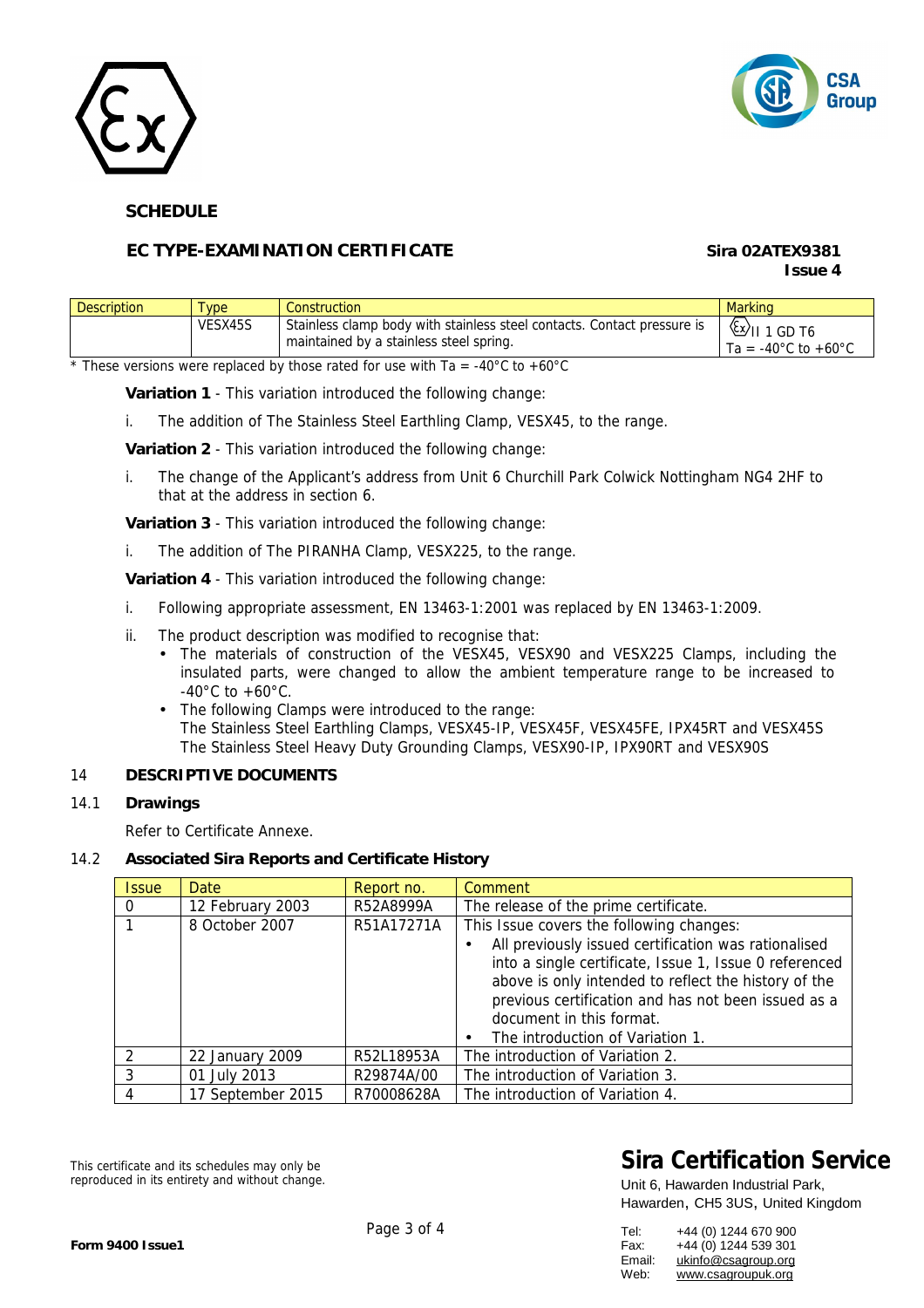



## **SCHEDULE**

## **EC TYPE-EXAMINATION CERTIFICATE** *Sira 02ATEX9381*

**Issue 4**

## 15 **SPECIAL CONDITIONS FOR SAFE USE** (denoted by X after the certificate number)

None

### 16 **ESSENTIAL HEALTH AND SAFETY REQUIREMENTS OF ANNEX II** (EHSRs)

The relevant EHSRs that are not addressed by the standards listed in this certificate have been identified and individually assessed in the reports listed in Section 14.2.

### 17 **CONDITIONS OF CERTIFICATION**

- 17.1 The use of this certificate is subject to the Regulations Applicable to Holders of Sira Certificates.
- 17.2 Holders of EC type-examination certificates are required to comply with the production control requirements defined in Article 8 of directive 94/9/EC.

This certificate and its schedules may only be reproduced in its entirety and without change.

## **Sira Certification Service**

| Tel:   | +44 (0) 1244 670 900 |
|--------|----------------------|
| Fax:   | +44 (0) 1244 539 301 |
| Email: | ukinfo@csagroup.org  |
| Web:   | www.csagroupuk.org   |